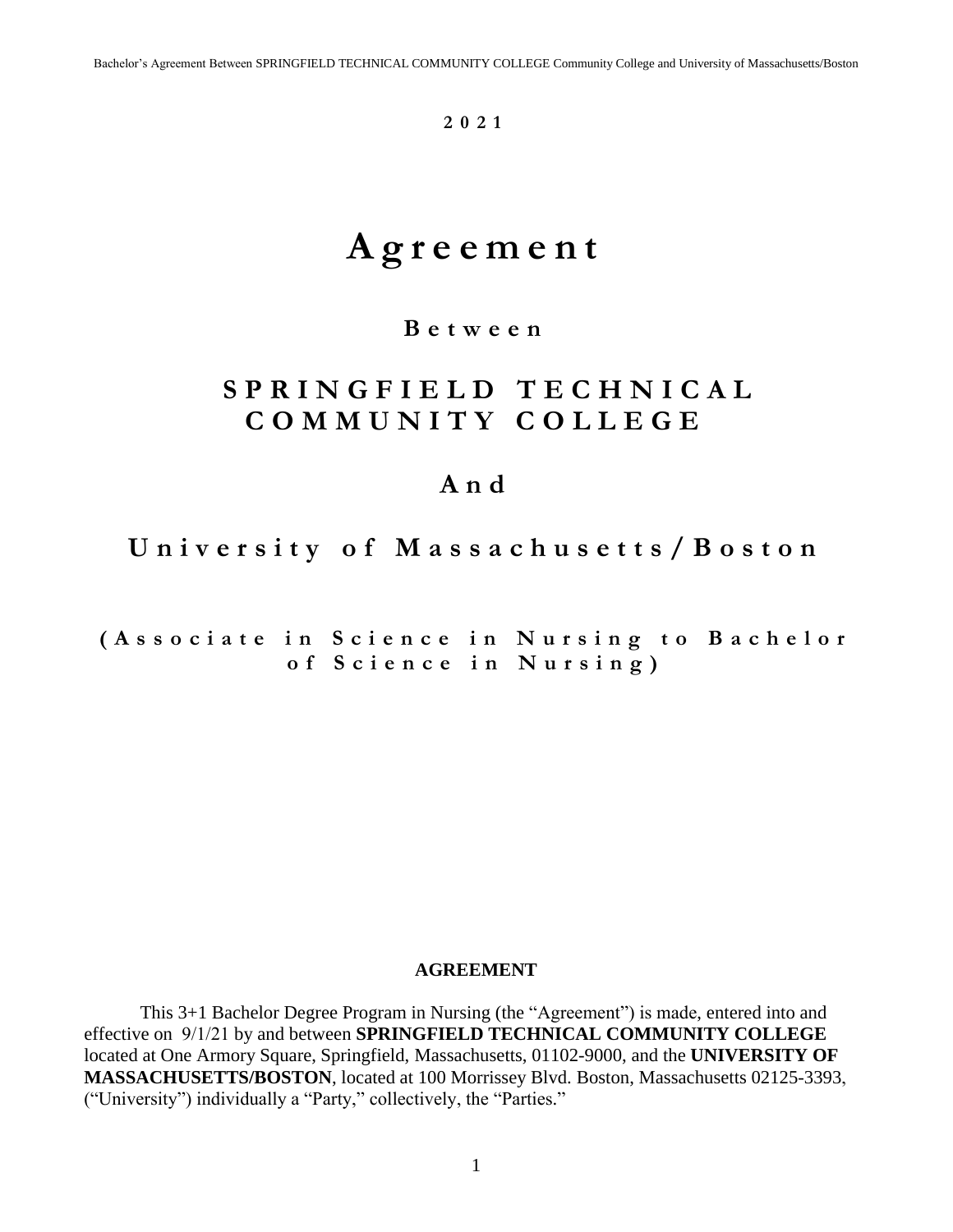*WHEREAS*, **SPRINGFIELD TECHNICAL COMMUNITY COLLEGE** and University are fully licensed and accredited institutions of higher learning;

*WHEREAS*, **SPRINGFIELD TECHNICAL COMMUNITY COLLEGE** and University offer high quality, attractive and competitively priced educational programs that are in significant demand throughout Boston Massachusetts and New England;

*WHEREAS***, SPRINGFIELD TECHNICAL COMMUNITY COLLEGE** and University desire to enter into an affiliation wherein students of **SPRINGFIELD TECHNICAL COMMUNITY COLLEGE** enrolled in **SPRINGFIELD TECHNICAL COMMUNITY COLLEGE** associate degree nursing program may be allowed to obtain a Bachelor of Science in Nursing from the University of Massachusetts, Boston; and

 Program in Nursing ("Program") at **SPRINGFIELD TECHNICAL COMMUNITY COLLEGE**  *WHEREAS*, University has the capacity and the desire to provide its 3+1 Bachelor Degree students in need of a quality, convenient and affordable bachelor degree in nursing.

*NOW THEREFORE*, in consideration of the mutual provisions and covenants contained herein and for good and valuable consideration, the receipt and sufficiency of which are hereby acknowledged, the Parties, intending to be legally bound, agree as follows:

**I. PURPOSE**. The purpose of this Agreement is to facilitate the admission of **SPRINGFIELD TECHNICAL COMMUNITY COLLEGE** students who satisfactory complete an associate degree in nursing at **SPRINGFIELD TECHNICAL COMMUNITY COLLEGE** into the 3+1 Bachelor Degree Program in Nursing at the University. The Program offers qualified students the ability to be admitted to both the ASN and 3+1 Bachelor Degree Program in Nursing programs, streamlining the application process and establishing a clear and concrete pathway to baccalaureate completion. The Agreement will allow **SPRINGFIELD TECHNICAL COMMUNITY COLLEGE** to attract students to the associate degree in nursing ("ASN") program who are interested in baccalaureate completion as well as support enrollments in the University's Nursing for RNs program offered online. This Agreement governs the matriculation of **SPRINGFIELD TECHNICAL COMMUNITY COLLEGE** students who have satisfactorily completed **SPRINGFIELD TECHNICAL COMMUNITY COLLEGE**  ASN program into the University of Massachusetts, Boston 3+1 Bachelor Degree Program in Nursing.

# **II. TERMS AND CONDITIONS**

- A. University Responsibilities. During the Term of this Agreement University agrees:
	- 1. To accept **SPRINGFIELD TECHNICAL COMMUNITY COLLEGE** students into the University Program who have successfully completed the **SPRINGFIELD TECHNICAL COMMUNITY COLLEGE** ASN program and have met the requirements set for in this Agreement and the requirements of the University Program.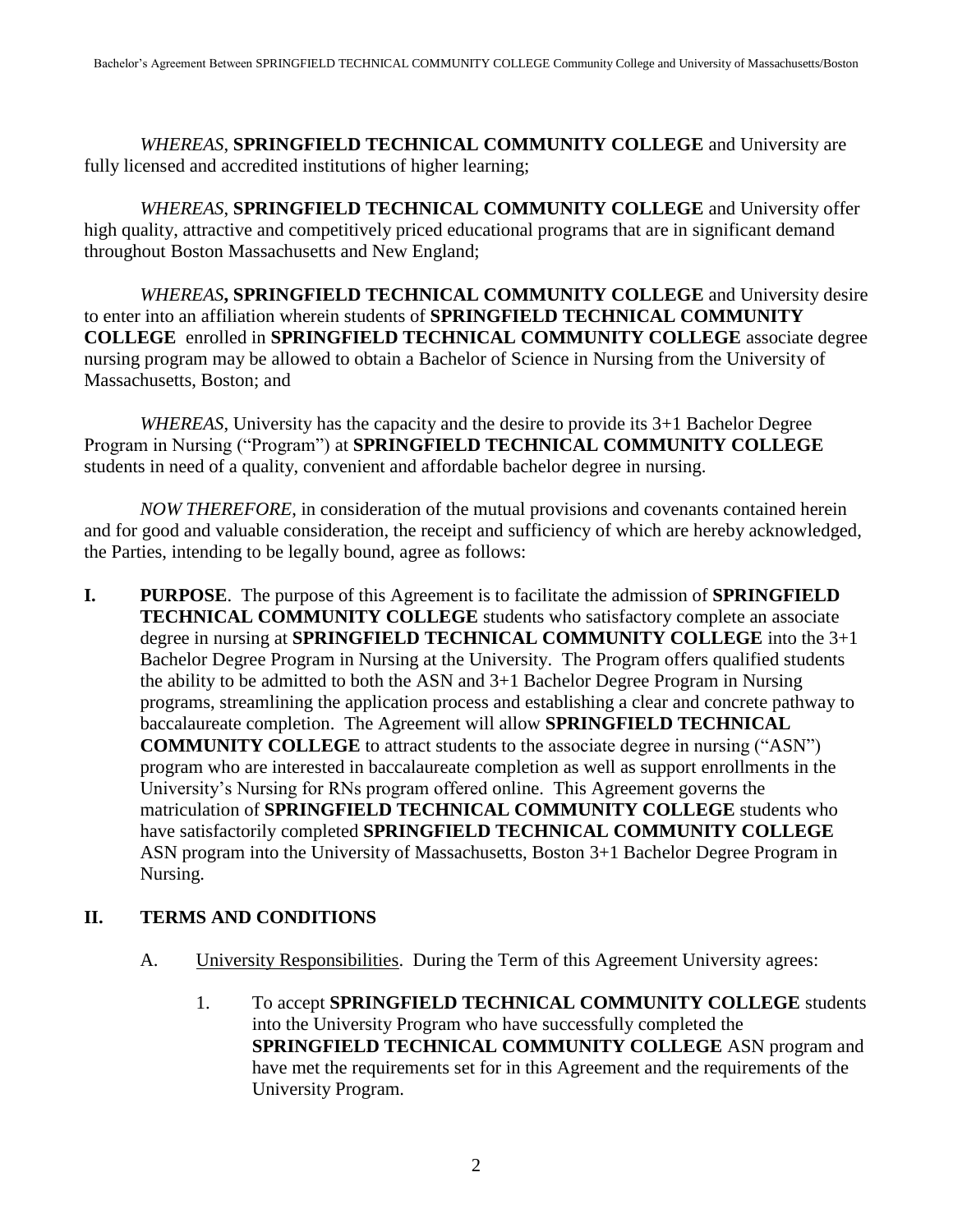- 2. To accept the education credits earned as part of the **SPRINGFIELD TECHNICAL COMMUNITY COLLEGE** ASN program, which meet the requirements of the Program and apply said credits toward the program.
- 3. Provide appropriate registration, financial aid and academic advisement services.
- 4. Cooperate with **SPRINGFIELD TECHNICAL COMMUNITY COLLEGE**  through remote academic advising to inform **SPRINGFIELD TECHNICAL COMMUNITY COLLEGE** students about:
	- i. University academic program requirements.
	- ii. University admission requirements and processes.
	- iv. Prerequisite requirements.
	- v. Transfer credit evaluations and University acceptance
	- iii. Tuition and Fees

### B. **SPRINGFIELD TECHNICAL COMMUNITY COLLEGE R**esponsibilities. During the Term of this Agreement **SPRINGFIELD TECHNICAL COMMUNITY COLLEGE**  agrees:

- 1. Provide necessary support to assist University with regular course/credit equivalency assessment, course syllabi review course transferability determinations.
- 2. Cooperate with University to facilitate students' transfer from the **SPRINGFIELD TECHNICAL COMMUNITY COLLEGE** ASN program to the University's Program.
- 3. Cooperate with University through academic advising to inform **SPRINGFIELD TECHNICAL COMMUNITY COLLEGE** students about:
	- i. University academic program requirements
	- ii. State mandated degree requirements.
	- iii. University admission requirements and processes.
	- iv. Prerequisite requirements.
	- vi. Tuition and fees.

#### **III. DEGREE PROGRAM – BACHELOR OF SCIENCE IN NURSING**

**University** shall offer sufficient courses that, when included with mutually appropriate **SPRINGFIELD TECHNICAL COMMUNITY COLLEGE** associate degree courses in nursing, shall constitute a complete and comprehensive Bachelor of Science in Nursing. The requirements a student must fulfill to receive a Bachelor of Science in Nursing from the University of Massachusetts, Boston are outlined in the advising sheet Program of Study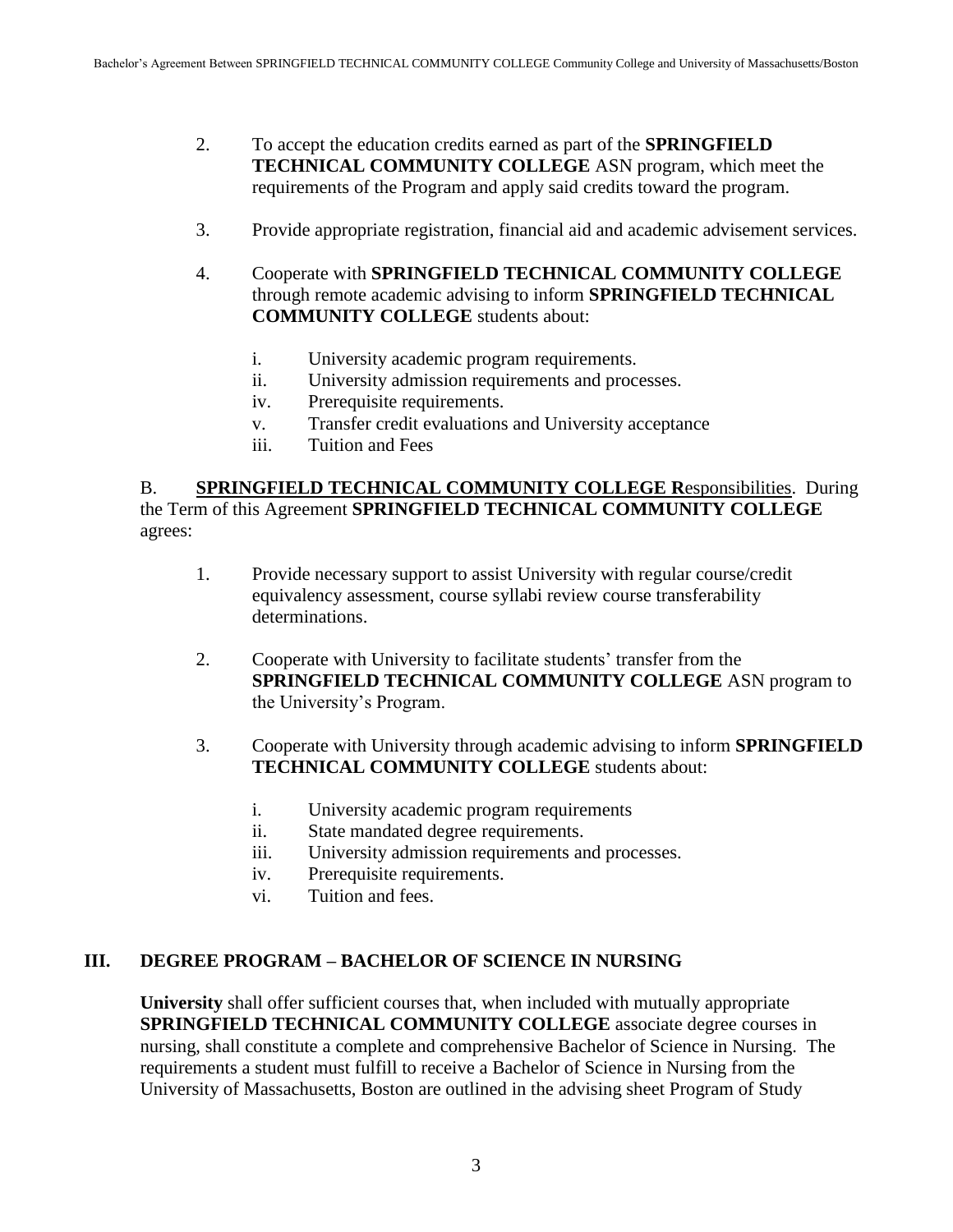[https://www.umb.edu/editor\\_uploads/files/cnhs\\_files/CNHS\\_RN-BSN\\_AdvisingSheet-](https://www.umb.edu/editor_uploads/files/cnhs_files/CNHS_RN-BSN_AdvisingSheet-SPRING_2020___120_Credits.pdf)[SPRING\\_2020\\_\\_\\_120\\_Credits.pdf](https://www.umb.edu/editor_uploads/files/cnhs_files/CNHS_RN-BSN_AdvisingSheet-SPRING_2020___120_Credits.pdf) for the RN to BS. Upon successful completion of the approved Program, the Bachelor's degree received will be that of the University of Massachusetts/Boston.

- A. Program Eligibility.
	- 1. Participant accepted for enrollment in the ASN nursing program at **SPRINGFIELD TECHNICAL COMMUNITY COLLEGE** to be considered for the 3+1 program.
	- 2. Participant must successfully complete all ASN program courses at **SPRINGFIELD TECHNICAL COMMUNITY COLLEGE**.
	- 3. Participant must be in good academic standing.
	- 4. Participant must be in compliance with **SPRINGFIELD TECHNICAL COMMUNITY COLLEGE** Code of Student Conduct at the time of enrollment in the Program.
- B. Minimum Requirements Prior to Admission into the Program.
	- 1. Participant must have successfully completed all nursing courses and graduated with an ASN degree at **SPRINGFIELD TECHNICAL COMMUNITY COLLEGE**
	- 2. Participant must be in good academic standing.
	- 3. Participant must successfully pass the NCLEX-RN and be licensed as a Registered Nursing in the Commonwealth of Massachusetts.

# C. **SPRINGFIELD TECHNICAL COMMUNITY COLLEGE O**versight Responsibilities.

When the individual is approved for the Program, Springfield Technical Community College will not be responsible for communicating directly with applicants throughout their ASN program and providing information about next steps and matriculation into the 3+1 Bachelor Degree Program in Nursing this will be the responsibility of the University.

**SPRINGFIELD TECHNICAL COMMUNITY COLLEGE** and University agree to inform each other regarding any changes to curriculum, admission requirements, admission deadlines, and the mailing of acceptance letters.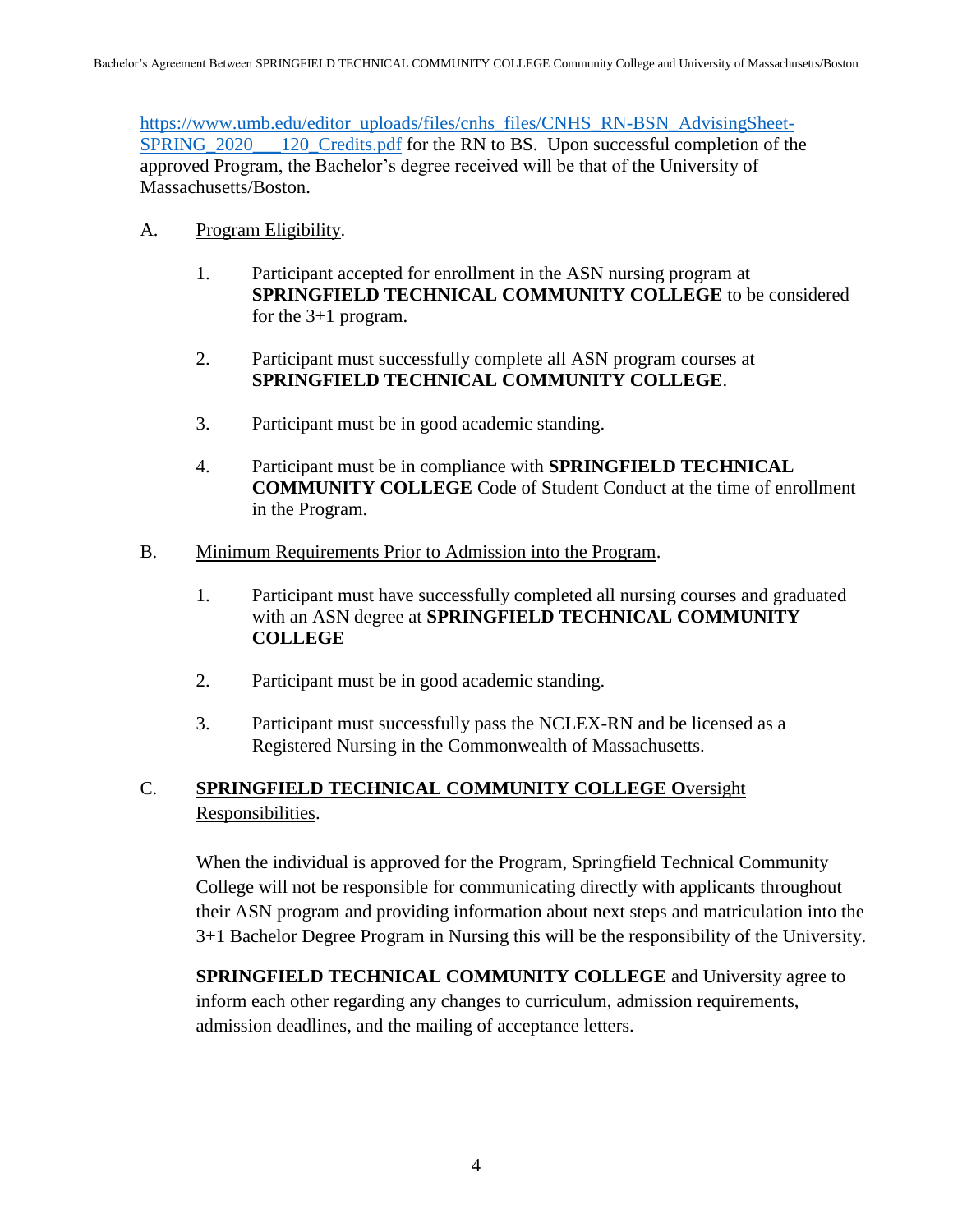# E. Curriculum

- 1. The University's Program in accordance with the Program of Study identified in the link above in Section III first paragraph will be offered online. **SPRINGFIELD TECHNICAL COMMUNITY COLLEGE** students will be required to fulfill the requirements of the Program consistent with this Agreement and University requirements, after successful completion of **SPRINGFIELD TECHNICAL COMMUNITY COLLEGE** ASN program as provided under this Agreement and consistent with **SPRINGFIELD TECHNICAL COMMUNITY COLLEGE'**s requirements.
- **COLLEGEs** respective accrediting agencies having jurisdiction. 2. The Parties agree to use reasonable efforts to preserve and extend the quality of their educational programs; provide faculty credentials, program standards (including library resources) and content of academic courses shall, in all respects, be in compliance with the academic standards, policies and practices of the University's and **SPRINGFIELD TECHNICAL COMMUNITY**

# F. Faculty and Instruction

 be responsible for the selection and employment of their respective faculty and staff The University and **SPRINGFIELD TECHNICAL COMMUNITY COLLEGE** shall members, provided however, that all faculty and staff performing services under this Agreement shall meet the academic standards and criteria of each institution; conform to the applicable standards of each institution's respective accrediting bodies, regional and national, provided further that all faculty and staff assignments shall be made in accordance with applicable provisions of the academic personnel policies and collective bargaining agreements of the respective institutions, if such apply; and provided however, that nothing contained in this Agreement shall place at risk the respective licensure and accreditation of either the University or **SPRINGFIELD TECHNICAL COMMUNITY COLLEGE.** 

- G. Tuition and Fees
	- 1. The University and **SPRINGFIELD TECHNICAL COMMUNITY COLLEGE** shall each set its own tuition and fee structures and shall collect its own tuition and fees for those courses offered by that institution.
	- 2. The institution to which the student is admitted shall serve as the designated administrative service provider for the purposes of counting student enrollments, maintaining appropriate student transcripts, disbursing student financial aid and reporting to state and federal authorities.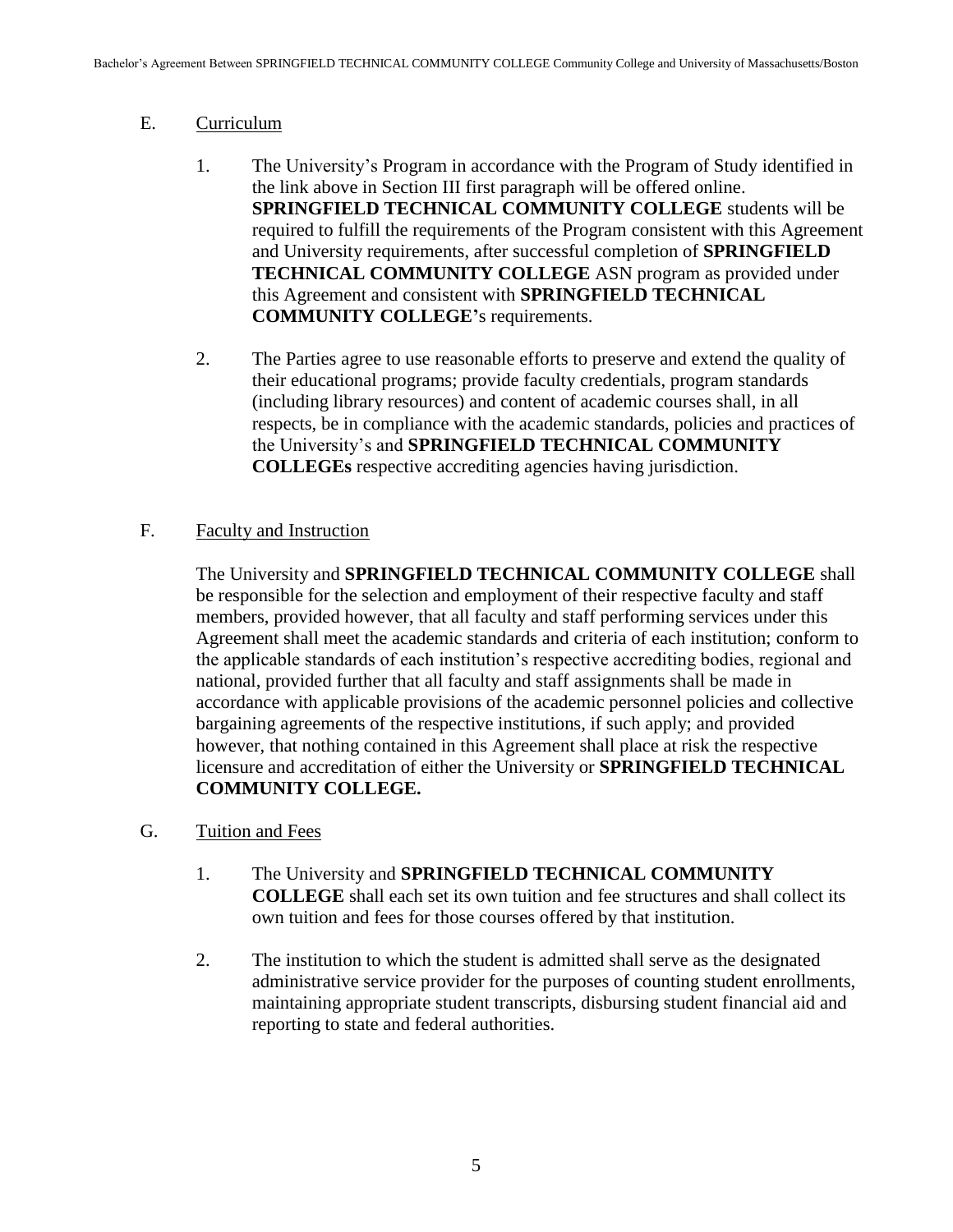#### H. Student Financial Responsibility

All tuition and fee expenses are the sole responsibility of the enrolled student. Student payments shall be made to the institution in which the student is enrolled.

#### **IV. ADMINISTRATION.**

#### A. Designation of Administrators.

The Parties agree that the University will designate one of its senior administrators of the College of Nursing (Director, Dean or designee) to serve as the primary contact person and affiliation liaison, to represent the University's interests during the period of this Agreement. It agreed that **SPRINGFIELD TECHNICAL COMMUNITY COLLEGE**  will designate one of its senior administrators (Director, Dean. Vice President or President) to serve as the primary contact person and affiliation Liaison to represent **SPRINGFIELD TECHNICAL COMMUNITY COLLEGE'**s interests during the Term of this Agreement.

Subject to the overall authority delegated by governing boards of the institutions, and subject to the control and supervision of the respective Officers, chief executive officers and their designees, the Parties shall collaboratively administer activities in accordance with this Agreement.

#### **V. Published Materials**

- A. All published materials including, without limitation, any and all reports, outlines, manuals, pamphlets, brochures and other documents prepared by **SPRINGFIELD TECHNICAL COMMUNITY COLLEGE** shall remain the property **SPRINGFIELD TECHNICAL COMMUNITY COLLEGE**, and all such materials prepared by the University shall remain the property of the University. All brochures and marketing materials for this Program shall be developed and mutually agreed upon by both the University and **SPRINGFIELD TECHNICAL COMMUNITY COLLEGE***.*
- B. **SPRINGFIELD TECHNICAL COMMUNITY COLLEGE** and the University shall have unrestricted authority to publish, disclose, distribute or otherwise use, in whole or in part, any and all materials prepared under this Agreement. Any materials, which have been copyrighted previously and are used by the parties in the performance of this Agreement, shall not lose copyright status by being so used. This section is not applicable to course materials prepared by faculty.

#### **VI. Health and Accident Insurance**

Both the University and **SPRINGFIELD TECHNICAL COMMUNITY COLLEGE**  respectively shall make appropriate provisions for mandatory health insurance and services for their respective students in accordance with the individual institution's compliance with M.G.L.c. 15A, S. 18.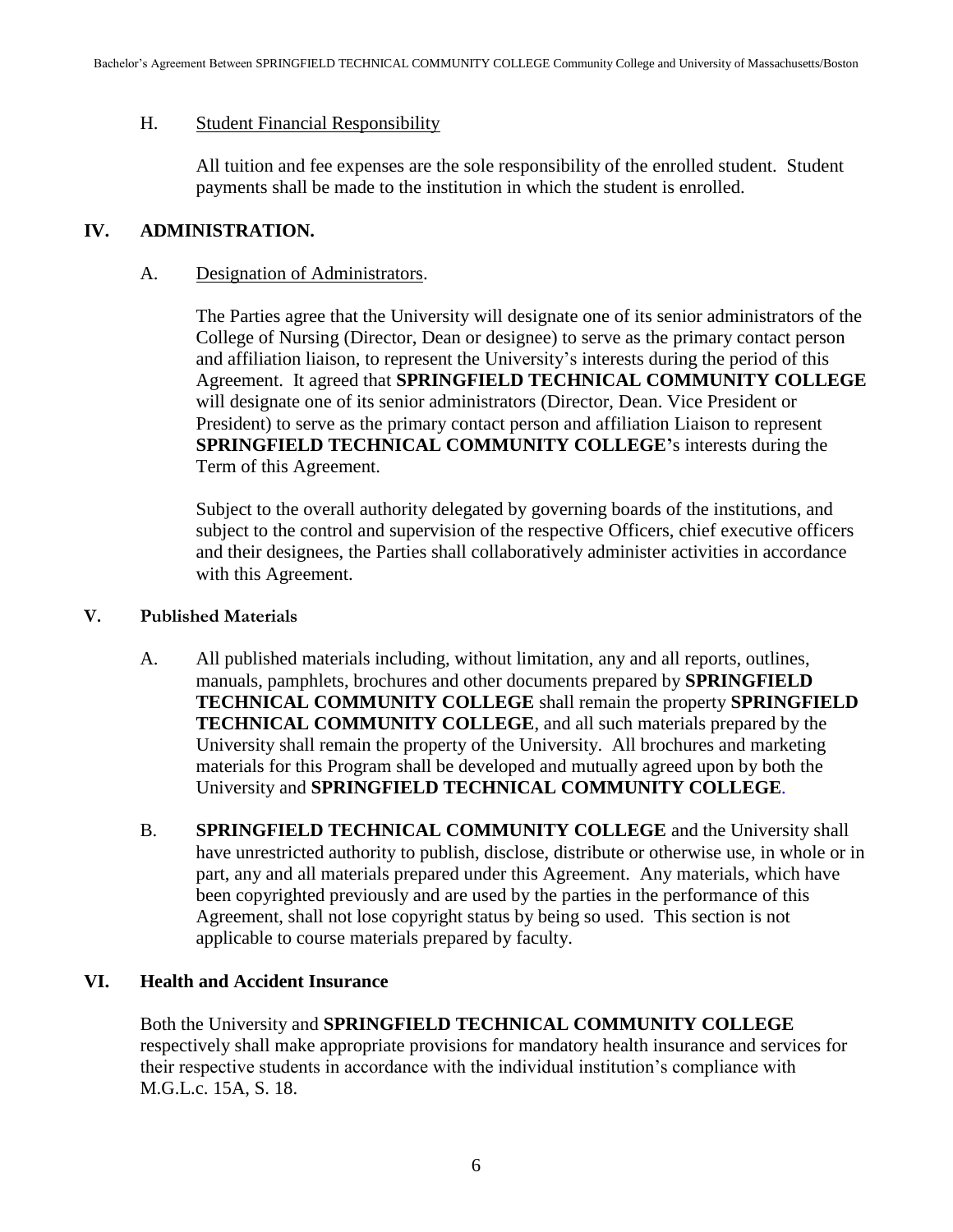# **VIII. Joint Responsibilities of University and SPRINGFIELD TECHNICAL COMMUNITY COLLEGE Community College**

The parties shall jointly undertake the design and implementation of the following affiliation activities during the period of this Agreement:

- A. The parties shall explore academic networking opportunities for faculty, staff and student advisors to promote thorough understanding of the educational programs offered by the two institutions and the respective campus cultures.
- accreditation. Each such engagement shall require a separate agreement to be entered B. The parties may develop faculty workshops focused on establishing common understandings of the nature of the institutions' complementary missions and visions for the future, the enrichment lent by each to the other through proximity of programs and services, and the educational roles of the institutions as partners in a strong educational affiliation with each other, business and industry, the general public community, joint teaching and research, professional development, shared supervision of internship and practicum, delivery of academic programs, evaluation and outcomes assessment and into by the parties.
- C. The Parties acknowledge and understand that any separate corporate existence and organization of the parties shall continue unaltered and unamended by this Agreement.
- D. The Parties shall fully cooperate on all mutually agreed-upon programs, services and activities in accordance with the standards, policies, and practices of licensing and accrediting agencies, provided that the curriculum and courses of study and methods of instruction shall be conveyed in a timely fashion to participating institutions for approval.

# **XI. Compliance With The Law**

The parties shall comply with applicable provisions of federal, state and local law governing any and all matters governed by this Agreement.

# **X. TERM, TERMINATION AND TEACH-OUT**

This term of this Agreement shall be from September 1, 2021 to August 31, 2023, unless otherwise terminated in accordance with this Agreement.

- A. **Without Cause.** This Agreement may be terminated without cause by either party by giving written notice to the other at least thirty (30) calendar days prior to the effective date of termination stated in the notice.
- B. **With Cause.** If either Party breaches any material term or condition stated herein or fails to perform or fulfill any material obligation required by this Agreement, the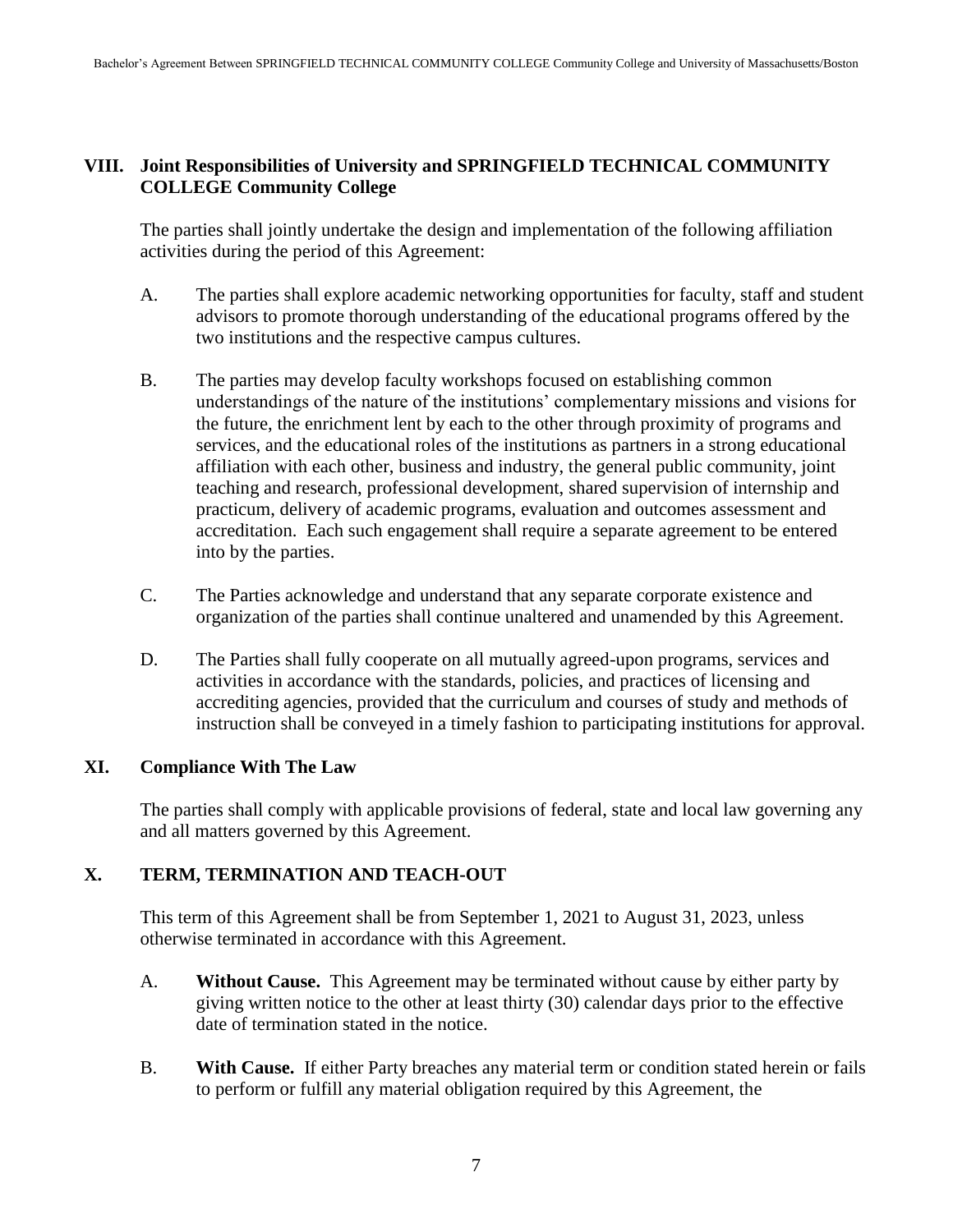nonbreaching party may terminate this Agreement by giving written notice to the alleged shall be subject to approval by the nonbreaching party. In the event of a breach the available to the University. Applicable statutory or regulatory penalties may also be breaching party stating the circumstances of the breach at least seven (7) calendar days before the effective date of termination stated in the notice. Notwithstanding the foregoing, the notice of termination provided by the nonbreaching party may state a period during which the alleged breach may be cured by the breaching party, which cure breaching party may be subject to any and all applicable contract rights and remedies imposed.

Termination Upon Teach Out. Notwithstanding Sections A and B above, if this Agreement is terminated for any reason while students are participating in the Program, all rights and privileges provided under this joint Agreement to currently enrolled students in this University of Massachusetts/Boston 3+1 Bachelor Degree Program in Nursing shall continue until the end of the semester in which termination of this Agreement occurs; and provided further that the party who elects to terminate shall assume full financial and legal responsibility for the teach-out of any additional academic semesters required for the completion of the degree program of study except when termination is in response to a breach by a party, in which case the breaching party shall bear full financial and legal responsibility for the teach-out.

### **XII. SOLE AGREEMENT, AMENDMENTS, AND COMMONWEALTH OF MASSACHUSETTS LAW**

A. This Agreement constitutes the entire understanding between the Parties and with respect to the subject matter governed herein, and shall not be deemed to be waived, added to or modified orally; and no waiver, addition, modification, or amendments shall be valid unless in writing, and signed by the authorized representatives of the parties hereto.

The laws of the Commonwealth of Massachusetts without giving effect to its conflicts of law principles govern all matters arising out of or relating to this Agreement and all of the transactions it contemplates, including, without limitation, its validity, interpretation, construction, performance and enforcement.

 relationship between the Parties in the state courts of the Commonwealth of Massachusetts, Suffolk Commonwealth of Massachusetts, Suffolk County, in any action arising out of or relating to this **Forum Selection.** The Parties agree to bring any action arising out of or relating to this Agreement or the County, which shall have exclusive jurisdiction thereof. **SPRINGFIELD TECHNICAL COMMUNITY COLLEGE** expressly consents to the jurisdiction of the state courts of the Agreement or the relationship between the Parties, waiving any claim or defense that such forum is not convenient or proper. This paragraph shall not be construed to limit any other legal rights of the Parties.

 The Parties acknowledge that the University is an agency of the Commonwealth of Massachusetts. No provision (or lack of provision) shall be construed explicitly or implicitly to be a waiver or limitation of the University's sovereign immunity or rights or defenses arising out or related to its sovereign immunity including; but not limited to, its rights under the Massachusetts Tort Claims Act.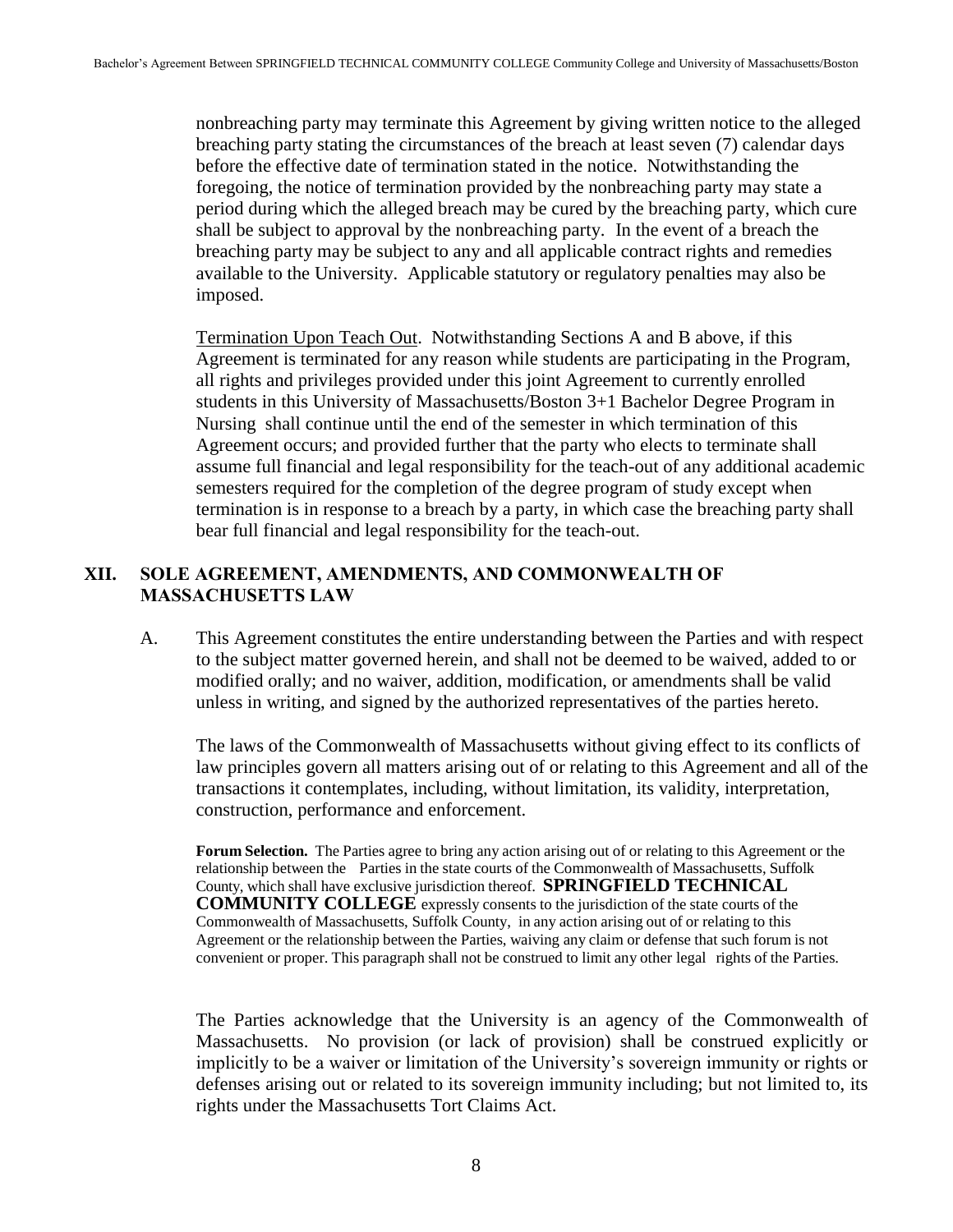#### **XIII. INSURANCE.** The Parties acknowledge and agree that:

 The University as an entity of the Commonwealth of Massachusetts is self-insured for Worker's Compensation in accordance with Chapter 152 of the Massachusetts General Laws.

 The University, as an entity of the Commonwealth of Massachusetts is responsible for the negligent acts or omissions of its employees acting within the scope of their employment under this Agreement in accordance with the Massachusetts Tort Claims Act.

 **XIV. ASSIGNMENT**. Neither party shall assign or in any way transfer any interest in this Agreement without the prior written consent of the other party, nor shall a party subcontract any service without the prior written approval of the other party. Any purported assignment of rights or delegation of performance in violation of this Section is VOID.

*IN WITNESS WHEREOF*, the Parties hereto have caused this Agreement to be signed by a duly authorized representative, on the date and year as written above.

# **SPRINGFIELD TECHNICAL COMMUNITY COLLEGE COMMUNITY COLLEGE**

Geraldine deBerly, PhD. Date VP Academic Affairs

 $By: \underline{\hspace{1cm}} 8/30/2021$ 

Printed Name: Geraldine de Berly

 $\text{By:}\quad \begin{array}{ccc} \text{By:} & \text{C} & \text{C} & \text{C} \\ \text{By:} & \text{C} & \text{C} & \text{C} \\ \end{array}$ 

Christopher Scott, M.Ed., NRP Date Dean, School of Health & Patient Simulation

Printed Name: \_Christopher Scott\_\_\_\_\_\_\_\_\_\_\_

By: \_\_\_\_\_\_\_\_\_\_\_\_\_\_\_\_\_\_\_\_\_\_\_\_\_\_\_\_\_\_\_ \_\_\_\_\_\_\_\_\_\_\_\_\_\_\_\_\_\_\_\_\_\_\_\_\_\_

Lisa Fugiel, MSN,  $\breve{R}N\text{-}BC$  Date Director of Nursing

08/27/2021

Printed Name: Lisa A Fugiel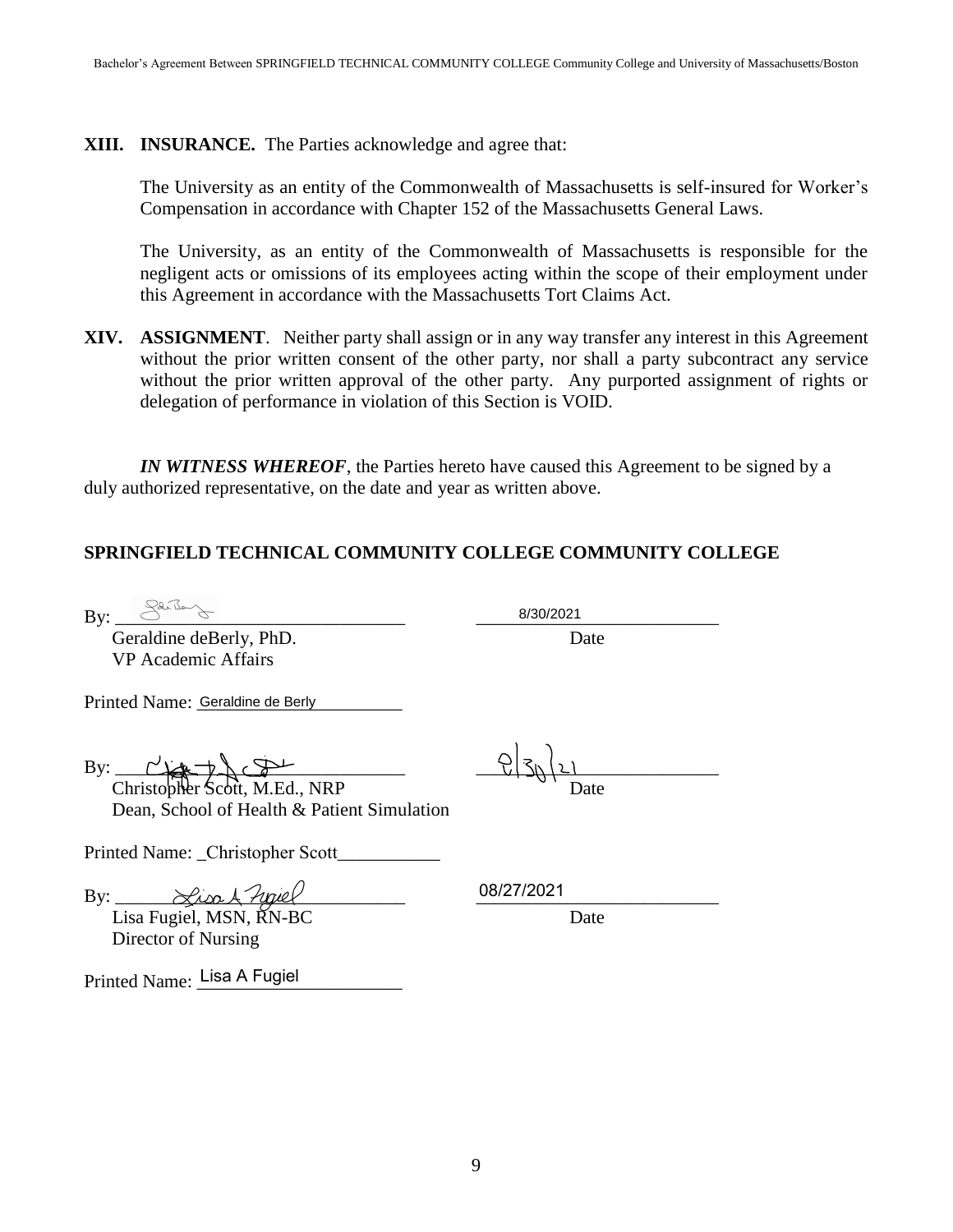# **UNIVERSITY OF MASSACHUSETTS/BOSTON**

 $By:$   $\begin{array}{|c|c|c|c|}\n\hline\n\end{array}$   $\begin{array}{|c|c|}\n\hline\n\end{array}$  Date 8.17.2021

Rosanna DeMarco, PhD Interim Dean, College of Nursing and Health Sciences

Printed Name: Rosanna DeMarco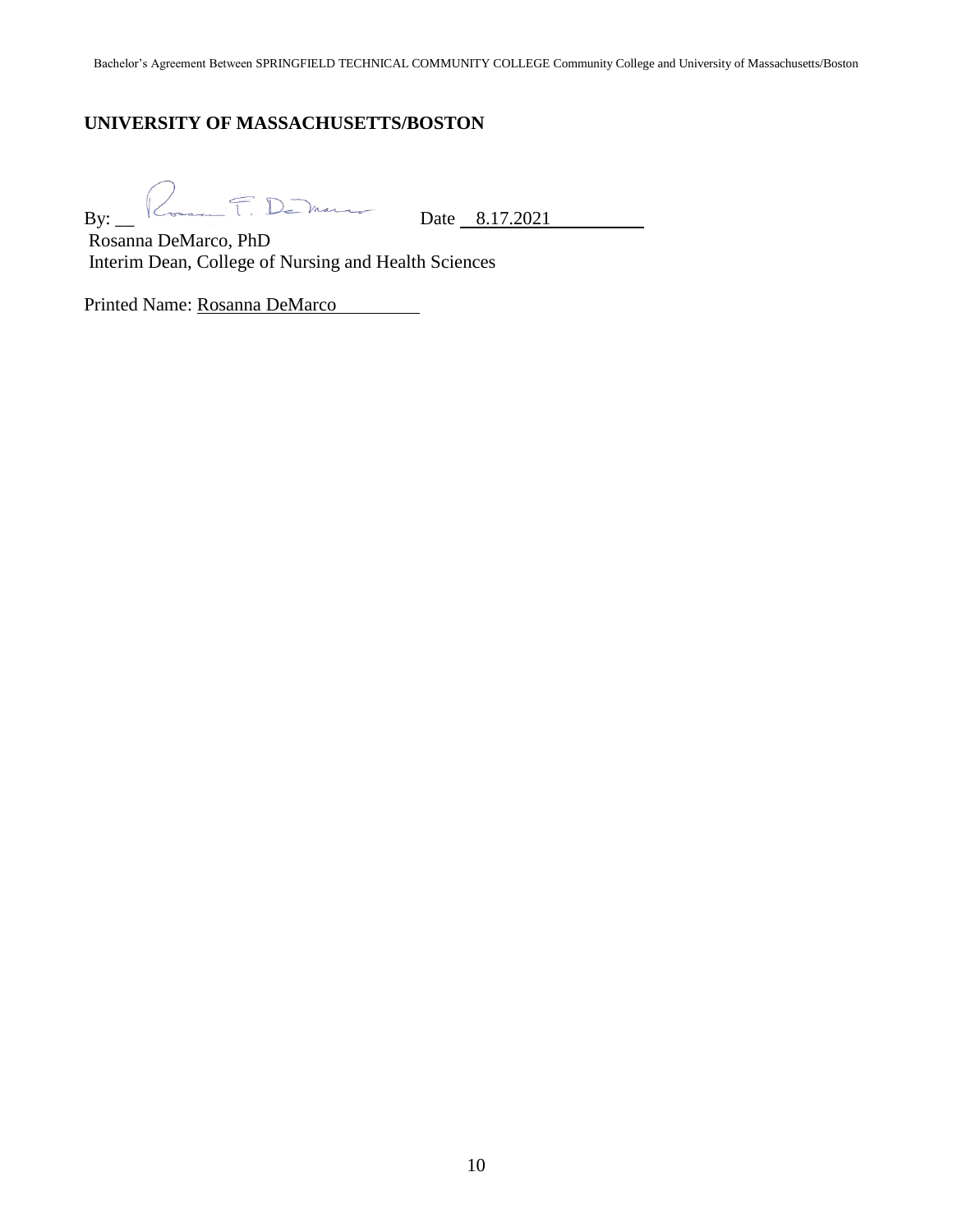# **Institution: Springfield Technical Community College Institution: University of Massachusetts Boston**

| <b>Springfield Technical Community College</b>                            | Credit(s)       | <b>UMASS Boston</b>                            | Credit(s)              |
|---------------------------------------------------------------------------|-----------------|------------------------------------------------|------------------------|
| <b>General Education Requirements in the</b>                              |                 |                                                |                        |
| <b>Nursing program</b>                                                    |                 |                                                |                        |
|                                                                           |                 |                                                |                        |
| <b>ENGL101 English Composition I</b>                                      | 3               |                                                |                        |
| <b>ENGL102 English Composition II</b>                                     | 3               |                                                |                        |
| PSY 101 General Psychology                                                | 3               |                                                |                        |
| PSY 210 Lifespan Human Growth and Development                             | 3               |                                                |                        |
| SOCI 101 - Introduction to Sociology                                      | 3               | Free elective in BS<br>$\bullet$               |                        |
|                                                                           |                 | program                                        |                        |
| BIOL 231 Anatomy and Physiology I                                         | 3               |                                                |                        |
| BIOL 231L Anatomy and Physiology I                                        | 1               |                                                |                        |
| BIOL 232 Anatomy and Physiology II                                        | 3               |                                                |                        |
| <b>BIOL 232L Anatomy and Physiology II</b>                                | $\mathbf{1}$    |                                                |                        |
| <b>BIOL 235 Microbiology</b>                                              | 3               |                                                |                        |
| <b>BIOL 235L Microbiology</b>                                             | 1               |                                                |                        |
| <b>General Elective</b>                                                   | 3               |                                                |                        |
| NUR 204 Pharmacology for Nurses                                           | 3               |                                                |                        |
| <b>Nursing Licensure Credits</b>                                          | 42              |                                                |                        |
| <b>Total Credits Springfield Technical</b>                                | 75              |                                                |                        |
| <b>Courses Required for BS Degree</b>                                     |                 |                                                |                        |
| <b>World Culture or Language Electives</b>                                | $6\phantom{1}6$ |                                                |                        |
| *See Mass transfer link courses to be taken at                            |                 |                                                |                        |
| Springfield Technical                                                     |                 |                                                |                        |
| <b>Arts and Humanities Electives</b>                                      | $6\phantom{1}6$ |                                                |                        |
| *See Mass transfer link for courses to be taken at                        |                 |                                                |                        |
| Springfield Technical                                                     |                 |                                                |                        |
| Statistics (MATH 115 if taken at Springfield<br><b>Community College)</b> | 3               |                                                |                        |
|                                                                           |                 | <b>UMASS Nursing Course</b>                    | Taken at<br><b>UMB</b> |
|                                                                           |                 | NUR 360 Professional                           | 6                      |
|                                                                           |                 | <b>Issues in Nursing</b>                       |                        |
|                                                                           |                 | <b>NUR 361 Heal Assessment</b>                 | 6                      |
|                                                                           |                 | & Promotion                                    |                        |
|                                                                           |                 | NU 362 Nursing Research                        | 6                      |
|                                                                           |                 | & Evidence Based Practice                      |                        |
|                                                                           |                 | NU 461 Community Health<br>Nursing for RN's    | 6                      |
|                                                                           |                 | NU 462 Legal & Ethical<br><b>Health Policy</b> | 6                      |
| <b>Total Credits for BS Degree</b>                                        | 120             | <b>Total Nursing Credits</b>                   | 30                     |
|                                                                           |                 |                                                |                        |